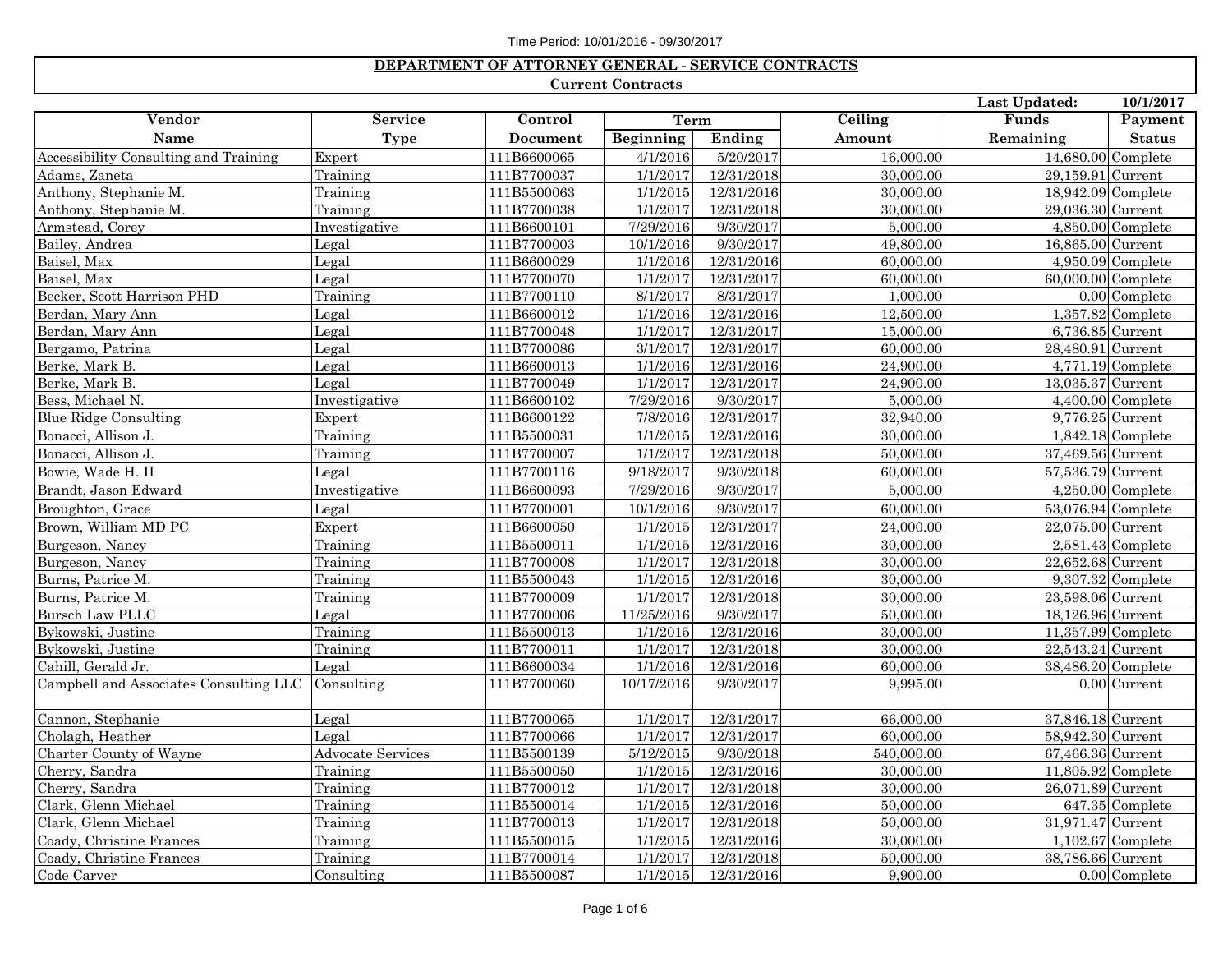Time Period: 10/01/2016 - 09/30/2017

| Vendor                    | <b>Service</b>           | Control     | Term       |            | Ceiling    | Funds              | Payment                   |
|---------------------------|--------------------------|-------------|------------|------------|------------|--------------------|---------------------------|
| Name                      | <b>Type</b>              | Document    | Beginning  | Ending     | Amount     | Remaining          | <b>Status</b>             |
| Code Carver               | Consulting               | 111B6600091 | 3/31/2016  | 9/30/2017  | 9,900.00   |                    | $0.00$ Current            |
| Coding Link LLC           | Expert                   | 111B6600069 | 5/1/2016   | 4/30/2019  | 24,000.00  | 17,137.50 Current  |                           |
| Corporate Analytics, Inc. | Expert                   | 111B6600008 | 10/1/2015  | 12/31/2016 | 25,825.00  | 11,687.50 Complete |                           |
| Corporate Analytics, Inc. | Expert                   | 111B6600041 | 12/1/2015  | 6/30/2017  | 33,540.00  |                    | 731.25 Complete           |
| Corporate Analytics, Inc. | Expert                   | 111B6600042 | 12/1/2015  | 6/30/2017  | 28,675.00  |                    | $3,568.25$ Complete       |
| Corporate Analytics, Inc. | Expert                   | 111B6600043 | 10/1/2015  | 6/30/2017  | 34,125.00  |                    | $5,508.75$ Complete       |
| Corporate Analytics, Inc. | Expert                   | 111B6600045 | 10/1/2015  | 6/30/2017  | 25,740.00  |                    | $10,042.50$ Complete      |
| Corporate Analytics, Inc. | Expert                   | 111B6600046 | 10/1/2015  | 6/30/2017  | 24,765.00  |                    | $0.00$ Complete           |
| Corporate Analytics, Inc. | Expert                   | 111B6600052 | 2/18/2016  | 9/18/2017  | 28,470.00  | 8,141.25 Current   |                           |
| Corporate Analytics, Inc. | Expert                   | 111B6600056 | 3/14/2016  | 3/31/2017  | 24,850.00  |                    | 7.00 Complete             |
| Corporate Analytics, Inc. | Expert                   | 111B6600057 | 3/14/2016  | 3/31/2017  | 53,040.00  |                    | $0.00$ Complete           |
| Corporate Analytics, Inc. | Expert                   | 111B6600058 | 2/25/2016  | 9/15/2017  | 48,165.00  |                    | $0.00$ Current            |
| Corporate Analytics, Inc. | Expert                   | 111B6600066 | 5/16/2016  | 12/31/2017 | 49,725.00  |                    | $0.00$ Current            |
| Corporate Analytics, Inc. | Expert                   | 111B6600067 | 4/8/2016   | 5/30/2017  | 23,595.00  |                    | $9,701.25$ Complete       |
| Corporate Analytics, Inc. | Expert                   | 111B7700074 | 12/20/2016 | 5/21/2018  | 33,540.00  |                    | $\overline{0.00}$ Current |
| Corporate Analytics, Inc. | Expert                   | 111B6600078 | 2/16/2016  | 3/31/2017  | 24,570.00  |                    | $7,848.75$ Complete       |
| Corporate Analytics, Inc. | Expert                   | 111B6600083 | 9/13/2016  | 7/31/2017  | 49,140.00  |                    | $0.00$ Complete           |
| Corporate Analytics, Inc. | Expert                   | 111B6600084 | 6/4/2016   | 6/4/2017   | 14,820.00  |                    | 682.50 Complete           |
| Corporate Analytics, Inc. | Expert                   | 111B6600085 | 3/14/2016  | 3/31/2017  | 28,750.00  |                    | 36.25 Complete            |
| Corporate Analytics, Inc. | Expert                   | 111B6600129 | 8/23/2016  | 12/31/2017 | 24,765.00  | 8,970.00 Current   |                           |
| Corporate Analytics, Inc. | Expert                   | 111B6600130 | 9/1/2016   | 12/31/2017 | 23,975.00  | 6,958.75 Current   |                           |
| Corporate Analytics, Inc. | Expert                   | 111B7700046 | 12/13/2016 | 2/12/2018  | 25,740.00  | 13,455.50 Current  |                           |
| Corporate Analytics, Inc. | Expert                   | 111B7700045 | 11/30/2016 | 12/31/2017 | 28,665.00  | 6,630.00 Current   |                           |
| Corporate Analytics, Inc. | Expert                   | 111B7700061 | 9/1/2016   | 12/31/2017 | 24,765.00  |                    | $0.00$ Current            |
| Corporate Analytics, Inc. | Expert                   | 111B7700081 | 2/22/2017  | 5/31/2018  | 19,975.00  |                    | 816.25 Current            |
| Corporate Analytics, Inc. | Expert                   | 111B7700082 | 2/27/2017  | 8/28/2018  | 23,595.00  | 11,261.25 Current  |                           |
| Corporate Analytics, Inc. | Expert                   | 111B7700095 | 2/22/2017  | 5/31/2018  | 39,390.00  | 8,336.25 Current   |                           |
| Corporate Analytics, Inc. | Expert                   | 111B7700096 | 2/27/2017  | 8/27/2018  | 27,495.00  | 20,133.75 Current  |                           |
| Corporate Analytics, Inc. | Expert                   | 111B7700097 | 4/17/2017  | 9/30/2017  | 11,700.00  | 5,265.00 Current   |                           |
| Corporate Analytics, Inc. | Expert                   | 111B7700098 | 2/22/2017  | 5/31/2018  | 23,595.00  | 14,966.25 Current  |                           |
| Corporate Analytics, Inc. | Expert                   | 111B7700099 | 2/22/2017  | 3/31/2018  | 24,850.00  | 17,830.00 Current  |                           |
| Corporate Analytics, Inc. | Expert                   | 111B7700100 | 5/25/2017  | 12/31/2018 | 56,940.00  |                    | $0.00$ Current            |
| Corporate Analytics, Inc. | Expert                   | 111B7700101 | 5/24/2017  | 12/31/2018 | 28,665.00  | 18,768.75 Current  |                           |
| Corporate Analytics, Inc. | Expert                   | 111B7700102 | 5/5/2017   | 12/31/2018 | 54,015.00  |                    | $0.00$ Current            |
| Corporate Analytics, Inc. | Expert                   | 111B7700105 | 4/17/2017  | 9/30/2017  | 11,700.00  | 8,970.00 Current   |                           |
| Corporate Analytics, Inc. | Expert                   | 111B7700111 | 5/25/2017  | 12/31/2018 | 6,045.00   | 6,045.00 Current   |                           |
| Corporate Analytics, Inc. | Expert                   | 111B7700113 | 5/25/2017  | 12/31/2018 | 6,045.00   | 5,752.50 Current   |                           |
| Corporate Analytics, Inc. | Expert                   | 111B7700118 | 9/12/2017  | 7/31/2019  | 24,765.00  | 24,765.00 Current  |                           |
| Corporate Analytics, Inc. | Expert                   | 111B7700119 | 9/20/2017  | 12/31/2018 | 23,875.00  | 23,875.00 Current  |                           |
| Corporate Analytics, Inc. | Expert                   | 111B7700120 | 9/20/2017  | 12/31/2018 | 53,040.00  | 53,040.00 Current  |                           |
| County of Calhoun         | <b>Advocate Services</b> | 111B6600128 | 9/26/2016  | 12/31/2017 | 141,000.00 | 89,462.56 Current  |                           |
| Dao, Leanne               | Legal                    | 111B6600027 | 1/1/2016   | 12/31/2016 | 55,000.00  |                    | $5,709.42$ Complete       |
| Dao, Leanne               | Legal                    | 111B7700063 | 1/1/2017   | 12/31/2017 | 61,000.00  |                    | $49,139.12$ Complete      |
| Davenport, Betsy          | Training                 | 111B7700015 | 1/1/2017   | 12/31/2018 | 30,000.00  | 27,444.22 Current  |                           |
| Debiasi-Hall, Jalese      | Legal                    | 111B7700087 | 3/1/2017   | 12/31/2017 | 60,000.00  | 32,183.20 Current  |                           |
| DeGroat, Larry            | Expert                   | 111B4300111 | 4/10/2014  | 4/10/2017  | 23,975.00  | 23,625.00 Complete |                           |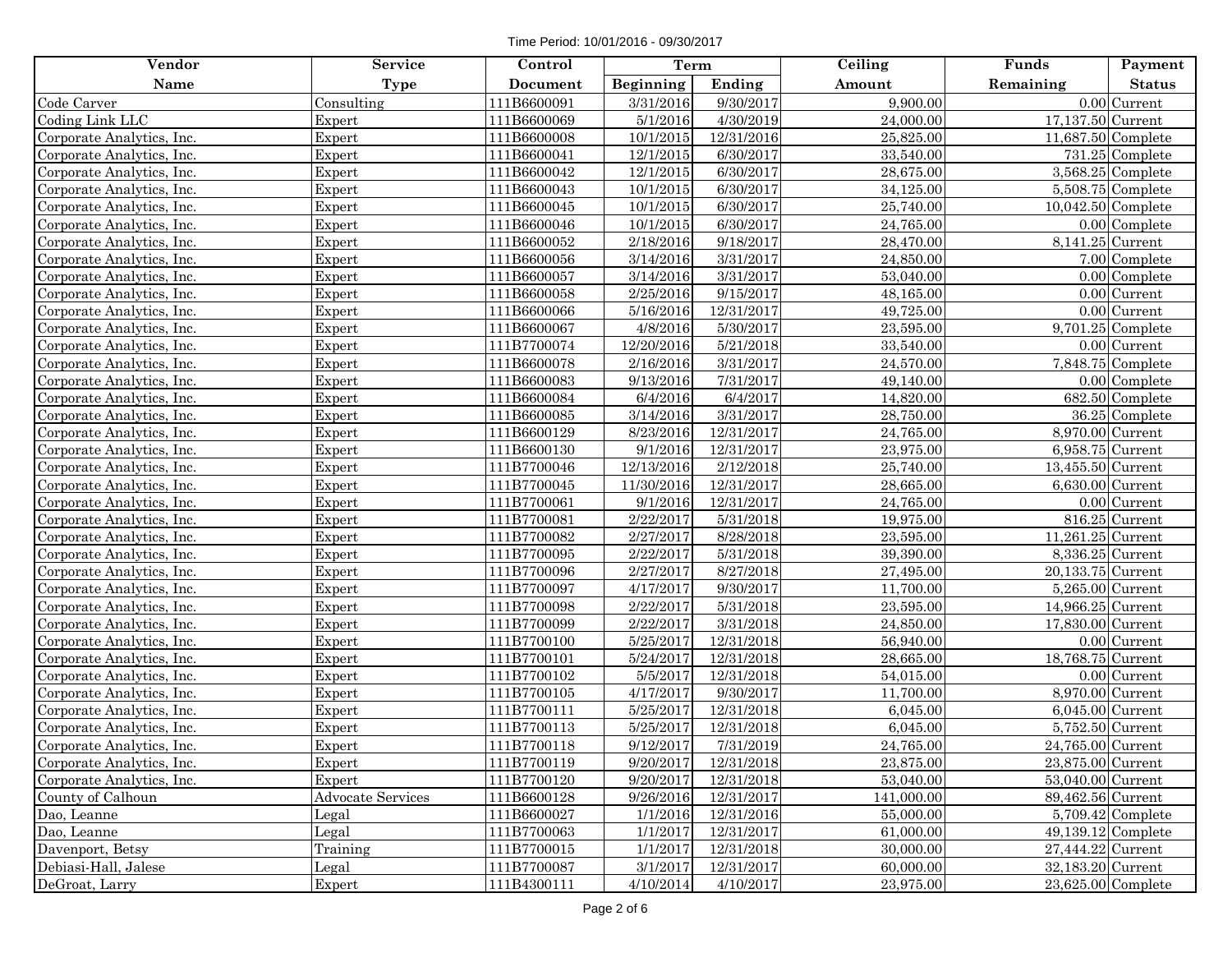Time Period: 10/01/2016 - 09/30/2017

| Name<br>Beginning<br>Ending<br>Amount<br>Remaining<br>Type<br>Document<br>23,975.00<br>22,268.75 Current<br>111B7700121<br>6/1/2017<br>5/31/2020<br>DeGroat, Larry<br>Expert<br>1/1/2016<br>12/31/2016<br>Dickow, Heather<br>111B6600028<br>60,000.00<br>18,326.94 Complete<br>Legal<br>Dillon, Lucas Xavier Sr<br>10,562.28 Complete<br>Legal<br>111B6600014<br>1/1/2016<br>12/31/2016<br>15,000.00<br>Dillon, Lucas Xavier Sr<br>11,809.88 Current<br>Legal<br>111B7700050<br>1/1/2017<br>12/31/2017<br>15,000.00<br>9/30/2017<br>$4,700.00$ Complete<br>Doolan, Martin Joseph<br>111B6600094<br>7/29/2016<br>5,000.00<br>Investigative<br>8/22/2016<br>9/1/2018<br>Drinker Biddle & Reath LLP<br>150,000.00<br>67,700.57 Current<br>111B6600125<br>Expert<br>7/29/2016<br>9/30/2017<br>$4,850.00$ Complete<br>Duynslager, Ryan<br>Investigative<br>111B6600103<br>5,000.00<br>Eddy, Mitchell Lee<br>7/29/2016<br>9/30/2017<br>5,000.00<br>$4,550.00$ Complete<br>Investigative<br>111B6600105<br>8/22/2016<br>70,000.00<br>$29,211.37$ Complete<br>Electrical Expert, Inc.<br>Expert<br>111B6600119<br>7/31/2017<br>1/1/2017<br>12/31/2018<br>Ells, Laura<br>Training<br>111B7700016<br>30,000.00<br>20,771.94 Current<br>Elmore, Christina<br>$14,527.50$ Complete<br>111B6600015<br>1/1/2016<br>12/31/2016<br>15,000.00<br>Legal<br>Emery, Ronald<br>111B6600087<br>7/11/2016<br>12/31/2017<br>25,000.00<br>5,560.00 Current<br>Legal | Payment       |
|--------------------------------------------------------------------------------------------------------------------------------------------------------------------------------------------------------------------------------------------------------------------------------------------------------------------------------------------------------------------------------------------------------------------------------------------------------------------------------------------------------------------------------------------------------------------------------------------------------------------------------------------------------------------------------------------------------------------------------------------------------------------------------------------------------------------------------------------------------------------------------------------------------------------------------------------------------------------------------------------------------------------------------------------------------------------------------------------------------------------------------------------------------------------------------------------------------------------------------------------------------------------------------------------------------------------------------------------------------------------------------------------------------------------------------------------|---------------|
|                                                                                                                                                                                                                                                                                                                                                                                                                                                                                                                                                                                                                                                                                                                                                                                                                                                                                                                                                                                                                                                                                                                                                                                                                                                                                                                                                                                                                                            | <b>Status</b> |
|                                                                                                                                                                                                                                                                                                                                                                                                                                                                                                                                                                                                                                                                                                                                                                                                                                                                                                                                                                                                                                                                                                                                                                                                                                                                                                                                                                                                                                            |               |
|                                                                                                                                                                                                                                                                                                                                                                                                                                                                                                                                                                                                                                                                                                                                                                                                                                                                                                                                                                                                                                                                                                                                                                                                                                                                                                                                                                                                                                            |               |
|                                                                                                                                                                                                                                                                                                                                                                                                                                                                                                                                                                                                                                                                                                                                                                                                                                                                                                                                                                                                                                                                                                                                                                                                                                                                                                                                                                                                                                            |               |
|                                                                                                                                                                                                                                                                                                                                                                                                                                                                                                                                                                                                                                                                                                                                                                                                                                                                                                                                                                                                                                                                                                                                                                                                                                                                                                                                                                                                                                            |               |
|                                                                                                                                                                                                                                                                                                                                                                                                                                                                                                                                                                                                                                                                                                                                                                                                                                                                                                                                                                                                                                                                                                                                                                                                                                                                                                                                                                                                                                            |               |
|                                                                                                                                                                                                                                                                                                                                                                                                                                                                                                                                                                                                                                                                                                                                                                                                                                                                                                                                                                                                                                                                                                                                                                                                                                                                                                                                                                                                                                            |               |
|                                                                                                                                                                                                                                                                                                                                                                                                                                                                                                                                                                                                                                                                                                                                                                                                                                                                                                                                                                                                                                                                                                                                                                                                                                                                                                                                                                                                                                            |               |
|                                                                                                                                                                                                                                                                                                                                                                                                                                                                                                                                                                                                                                                                                                                                                                                                                                                                                                                                                                                                                                                                                                                                                                                                                                                                                                                                                                                                                                            |               |
|                                                                                                                                                                                                                                                                                                                                                                                                                                                                                                                                                                                                                                                                                                                                                                                                                                                                                                                                                                                                                                                                                                                                                                                                                                                                                                                                                                                                                                            |               |
|                                                                                                                                                                                                                                                                                                                                                                                                                                                                                                                                                                                                                                                                                                                                                                                                                                                                                                                                                                                                                                                                                                                                                                                                                                                                                                                                                                                                                                            |               |
|                                                                                                                                                                                                                                                                                                                                                                                                                                                                                                                                                                                                                                                                                                                                                                                                                                                                                                                                                                                                                                                                                                                                                                                                                                                                                                                                                                                                                                            |               |
|                                                                                                                                                                                                                                                                                                                                                                                                                                                                                                                                                                                                                                                                                                                                                                                                                                                                                                                                                                                                                                                                                                                                                                                                                                                                                                                                                                                                                                            |               |
| 9/10/2014<br><b>Energy Consultants</b><br>Expert<br>1/31/2018<br>102,792.00<br>35,519.50 Current<br>111B4300099                                                                                                                                                                                                                                                                                                                                                                                                                                                                                                                                                                                                                                                                                                                                                                                                                                                                                                                                                                                                                                                                                                                                                                                                                                                                                                                            |               |
| 4/20/2017<br>12/31/2018<br>33,200.00<br>13,755.00 Current<br><b>Energy Consultants</b><br>Expert<br>111B7700103                                                                                                                                                                                                                                                                                                                                                                                                                                                                                                                                                                                                                                                                                                                                                                                                                                                                                                                                                                                                                                                                                                                                                                                                                                                                                                                            |               |
| <b>Energy Consultants</b><br>4/20/2017<br>12/31/2018<br>13,260.00 Current<br>Expert<br>111B7700104<br>16,800.00                                                                                                                                                                                                                                                                                                                                                                                                                                                                                                                                                                                                                                                                                                                                                                                                                                                                                                                                                                                                                                                                                                                                                                                                                                                                                                                            |               |
| 2/13/2017<br>7/13/2017<br>72,510.00<br>$4,845.00$ Complete<br>Evans Power Consulting, Inc.<br>Expert<br>111B7700083                                                                                                                                                                                                                                                                                                                                                                                                                                                                                                                                                                                                                                                                                                                                                                                                                                                                                                                                                                                                                                                                                                                                                                                                                                                                                                                        |               |
| 3/9/2017<br>3/31/2018<br>Evans Power Consulting, Inc.<br>Expert<br>111B7700094<br>102,930.00<br>18,712.50 Current                                                                                                                                                                                                                                                                                                                                                                                                                                                                                                                                                                                                                                                                                                                                                                                                                                                                                                                                                                                                                                                                                                                                                                                                                                                                                                                          |               |
| 26,810.00 Current<br>Evans Power Consulting, Inc.<br>111B7700109<br>7/13/2017<br>7/17/2018<br>58,775.00<br>Expert                                                                                                                                                                                                                                                                                                                                                                                                                                                                                                                                                                                                                                                                                                                                                                                                                                                                                                                                                                                                                                                                                                                                                                                                                                                                                                                          |               |
| 8/7/2017<br>12/31/2018<br>137,076.90<br>135,173.06 Current<br>Fehrman Paul Martin<br>Legal<br>111B7700117                                                                                                                                                                                                                                                                                                                                                                                                                                                                                                                                                                                                                                                                                                                                                                                                                                                                                                                                                                                                                                                                                                                                                                                                                                                                                                                                  |               |
| Feltoon, Arnold J.<br>Expert<br>5/6/2016<br>5/6/2017<br>10,000.00<br>8,800.00 Complete<br>111B6600126                                                                                                                                                                                                                                                                                                                                                                                                                                                                                                                                                                                                                                                                                                                                                                                                                                                                                                                                                                                                                                                                                                                                                                                                                                                                                                                                      |               |
| 12/31/2016<br>Training<br>1/1/2015<br>50,000.00<br>$6,137.96$ Complete<br>Ferguson, Donald<br>111B5500016                                                                                                                                                                                                                                                                                                                                                                                                                                                                                                                                                                                                                                                                                                                                                                                                                                                                                                                                                                                                                                                                                                                                                                                                                                                                                                                                  |               |
| Training<br>1/1/2017<br>34,075.90 Current<br>Ferguson, Donald<br>111B7700017<br>12/31/2018<br>50,000.00                                                                                                                                                                                                                                                                                                                                                                                                                                                                                                                                                                                                                                                                                                                                                                                                                                                                                                                                                                                                                                                                                                                                                                                                                                                                                                                                    |               |
| Fiorillo, Sarah<br>1/1/2015<br>12/31/2016<br>30,000.00<br>24,057.29 Complete<br>Training<br>111B5500114                                                                                                                                                                                                                                                                                                                                                                                                                                                                                                                                                                                                                                                                                                                                                                                                                                                                                                                                                                                                                                                                                                                                                                                                                                                                                                                                    |               |
| 12/31/2018<br>Fleck, James<br>Training<br>111B7700036<br>1/1/2017<br>30,000.00<br>22,746.86 Current                                                                                                                                                                                                                                                                                                                                                                                                                                                                                                                                                                                                                                                                                                                                                                                                                                                                                                                                                                                                                                                                                                                                                                                                                                                                                                                                        |               |
| Flood Law, PLLC<br>$6,504.06$ Complete<br>111B6600037<br>2/1/2016<br>9/30/2017<br>234,000.00<br>Legal                                                                                                                                                                                                                                                                                                                                                                                                                                                                                                                                                                                                                                                                                                                                                                                                                                                                                                                                                                                                                                                                                                                                                                                                                                                                                                                                      |               |
| Flood Law, PLLC<br>0.00 Current<br>Legal<br>111B6600038<br>1/24/2016<br>9/30/2017<br>4,900,000.00                                                                                                                                                                                                                                                                                                                                                                                                                                                                                                                                                                                                                                                                                                                                                                                                                                                                                                                                                                                                                                                                                                                                                                                                                                                                                                                                          |               |
| 1/1/2016<br>12/31/2016<br>10,000.00<br>$7,070.69$ Complete<br>Flynn, Timothy P.<br>111B6600016<br>Legal                                                                                                                                                                                                                                                                                                                                                                                                                                                                                                                                                                                                                                                                                                                                                                                                                                                                                                                                                                                                                                                                                                                                                                                                                                                                                                                                    |               |
| 111B7700051<br>1/1/2017<br>12/31/2017<br>10,000.00<br>4,937.39 Current<br>Flynn, Timothy P.<br>Legal                                                                                                                                                                                                                                                                                                                                                                                                                                                                                                                                                                                                                                                                                                                                                                                                                                                                                                                                                                                                                                                                                                                                                                                                                                                                                                                                       |               |
| Fox, Brian David<br>$10,000.27$ Complete<br>Legal<br>6/8/2015<br>12/31/2016<br>87,000.00<br>111B5500104                                                                                                                                                                                                                                                                                                                                                                                                                                                                                                                                                                                                                                                                                                                                                                                                                                                                                                                                                                                                                                                                                                                                                                                                                                                                                                                                    |               |
| Fraleigh Law Firm<br>Legal<br>111B7700004<br>10/1/2016<br>9/30/2017<br>40,000.00<br>18,157.23 Current                                                                                                                                                                                                                                                                                                                                                                                                                                                                                                                                                                                                                                                                                                                                                                                                                                                                                                                                                                                                                                                                                                                                                                                                                                                                                                                                      |               |
| Freedman & Goldberg CPAS PC<br>7/1/2016<br>7/1/2018<br>30,800.00<br>Expert<br>111B6600124<br>$2,250.00$ Current                                                                                                                                                                                                                                                                                                                                                                                                                                                                                                                                                                                                                                                                                                                                                                                                                                                                                                                                                                                                                                                                                                                                                                                                                                                                                                                            |               |
| Advertising<br>Fresh Look Video<br>111B7700107<br>6/1/2017<br>7/31/2017<br>7,700.00<br>$0.00$ Complete                                                                                                                                                                                                                                                                                                                                                                                                                                                                                                                                                                                                                                                                                                                                                                                                                                                                                                                                                                                                                                                                                                                                                                                                                                                                                                                                     |               |
| Glaser, Matthew L.<br>1/1/2016<br>12/31/2016<br>$12,457.21$ Complete<br>111B6600017<br>15,000.00<br>Legal                                                                                                                                                                                                                                                                                                                                                                                                                                                                                                                                                                                                                                                                                                                                                                                                                                                                                                                                                                                                                                                                                                                                                                                                                                                                                                                                  |               |
| 111B7700052<br>1/1/2017<br>12/31/2017<br>10,000.00<br>9,846.58 Current<br>Glaser, Matthew L.<br>Legal                                                                                                                                                                                                                                                                                                                                                                                                                                                                                                                                                                                                                                                                                                                                                                                                                                                                                                                                                                                                                                                                                                                                                                                                                                                                                                                                      |               |
| Goldberg Simpson LLC<br>Legal<br>111B7700108<br>5/1/2017<br>5/1/2018<br>9,995.00<br>5,196.00 Current                                                                                                                                                                                                                                                                                                                                                                                                                                                                                                                                                                                                                                                                                                                                                                                                                                                                                                                                                                                                                                                                                                                                                                                                                                                                                                                                       |               |
| Guinneffects, LLC<br>Training<br>12/31/2016<br>10,649.31 Complete<br>1/1/2015<br>30,000.00<br>111B5500106                                                                                                                                                                                                                                                                                                                                                                                                                                                                                                                                                                                                                                                                                                                                                                                                                                                                                                                                                                                                                                                                                                                                                                                                                                                                                                                                  |               |
| Guinneffects, LLC<br>111B7700018<br>1/1/2017<br>12/31/2018<br>30,000.00<br>21,834.53 Current<br>Training                                                                                                                                                                                                                                                                                                                                                                                                                                                                                                                                                                                                                                                                                                                                                                                                                                                                                                                                                                                                                                                                                                                                                                                                                                                                                                                                   |               |
| 3/31/2016<br>$0.00$ Complete<br>Advertising<br>111B6600059<br>12/31/2016<br>9,975.00<br>Gvozden. Daniel Stewart                                                                                                                                                                                                                                                                                                                                                                                                                                                                                                                                                                                                                                                                                                                                                                                                                                                                                                                                                                                                                                                                                                                                                                                                                                                                                                                            |               |
| Advertising<br>4/28/2017<br>$\overline{0.00}$ Complete<br>Gvozden, Daniel Stewart<br>111B7700059<br>10/24/2016<br>9,995.00                                                                                                                                                                                                                                                                                                                                                                                                                                                                                                                                                                                                                                                                                                                                                                                                                                                                                                                                                                                                                                                                                                                                                                                                                                                                                                                 |               |
| $4,600.00$ Complete<br>111B6600095<br>7/29/2016<br>9/30/2017<br>5,000.00<br>Hale, Marc Evan<br>Investigative                                                                                                                                                                                                                                                                                                                                                                                                                                                                                                                                                                                                                                                                                                                                                                                                                                                                                                                                                                                                                                                                                                                                                                                                                                                                                                                               |               |
| 4/4/2016<br>12/31/2016<br>55,000.00<br>Hammoud, Nadine<br>111B6600051<br>$7,238.50$ Complete<br>Legal                                                                                                                                                                                                                                                                                                                                                                                                                                                                                                                                                                                                                                                                                                                                                                                                                                                                                                                                                                                                                                                                                                                                                                                                                                                                                                                                      |               |
| 111B7700073<br>1/1/2017<br>60,000.00<br>Hammoud, Nadine<br>Legal<br>12/31/2017<br>52,596.45 Current                                                                                                                                                                                                                                                                                                                                                                                                                                                                                                                                                                                                                                                                                                                                                                                                                                                                                                                                                                                                                                                                                                                                                                                                                                                                                                                                        |               |
| 7/29/2016<br>$4,325.00$ Complete<br>Hampton, Brian Steve<br>Investigative<br>111B6600106<br>9/30/2017<br>5,000.00                                                                                                                                                                                                                                                                                                                                                                                                                                                                                                                                                                                                                                                                                                                                                                                                                                                                                                                                                                                                                                                                                                                                                                                                                                                                                                                          |               |
| 2/17/2016<br>Hillman, Carol<br>111B6600040<br>12/31/2016<br>30,000.00<br>22,939.86 Complete<br>Training                                                                                                                                                                                                                                                                                                                                                                                                                                                                                                                                                                                                                                                                                                                                                                                                                                                                                                                                                                                                                                                                                                                                                                                                                                                                                                                                    |               |
| Hillman, Carol<br>Training<br>111B7700040<br>1/1/2017<br>12/31/2018<br>30,000.00<br>19,328.81 Current                                                                                                                                                                                                                                                                                                                                                                                                                                                                                                                                                                                                                                                                                                                                                                                                                                                                                                                                                                                                                                                                                                                                                                                                                                                                                                                                      |               |
| Hodges, Brandan H.<br>7/29/2016<br>$4,850.00$ Complete<br>Investigative<br>111B6600096<br>9/30/2017<br>5,000.00                                                                                                                                                                                                                                                                                                                                                                                                                                                                                                                                                                                                                                                                                                                                                                                                                                                                                                                                                                                                                                                                                                                                                                                                                                                                                                                            |               |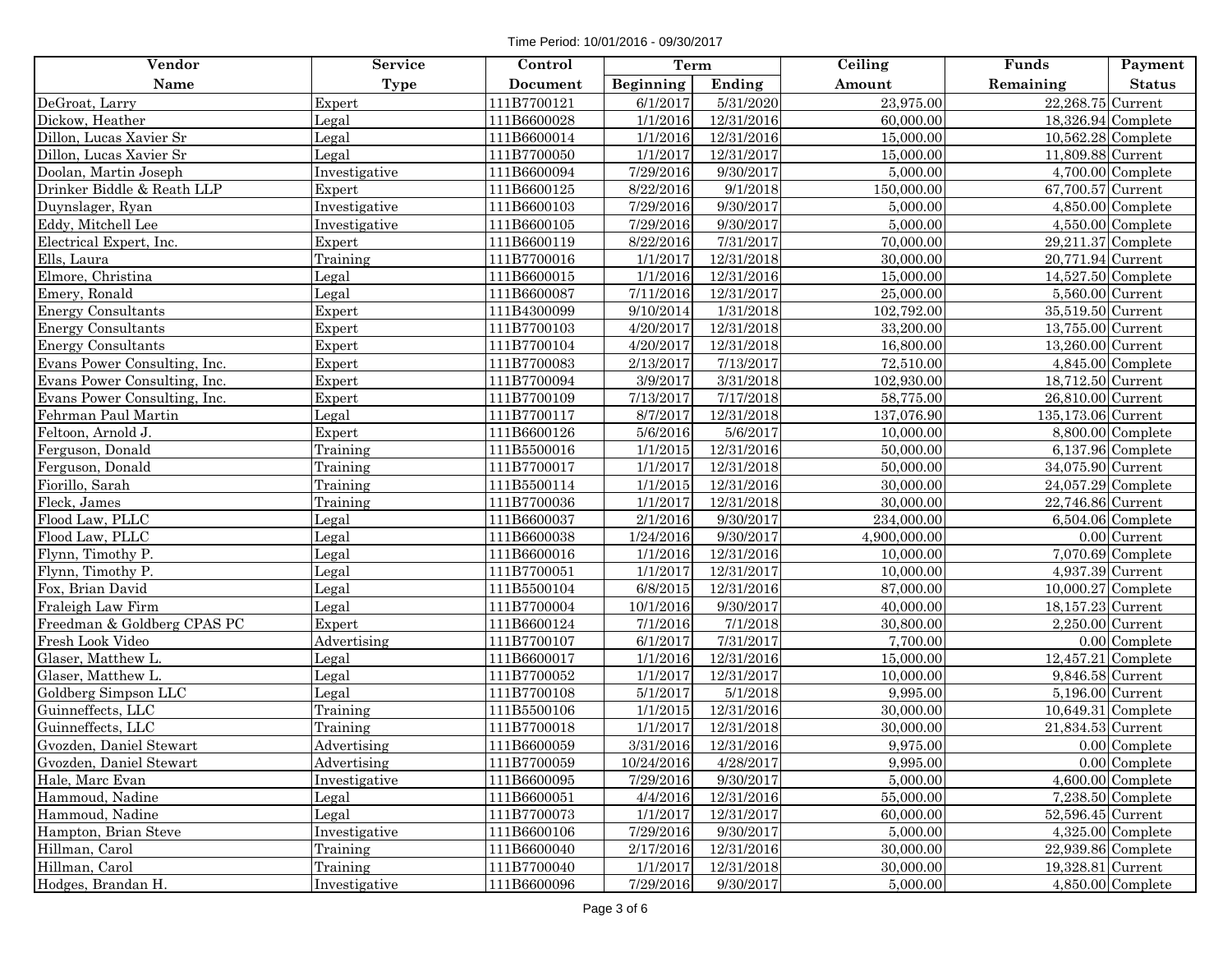Time Period: 10/01/2016 - 09/30/2017

| Vendor                        | <b>Service</b> | Control     | Term             |            | Ceiling    | Funds                | Payment             |
|-------------------------------|----------------|-------------|------------------|------------|------------|----------------------|---------------------|
| Name                          | <b>Type</b>    | Document    | <b>Beginning</b> | Ending     | Amount     | Remaining            | <b>Status</b>       |
| Hollingsworth, Tyler John     | Investigative  | 111B6600107 | 7/29/2016        | 9/30/2017  | 5,000.00   |                      | $4,250.00$ Complete |
| Hoort Law Consulting          | Legal          | 111B7700093 | 3/13/2017        | 9/30/2018  | 231,000.00 | 146,328.40 Current   |                     |
| Hosbein, Gary G.              | Legal          | 111B6600018 | 1/1/2016         | 12/31/2016 | 150,000.00 |                      | $1,755.26$ Complete |
| Hosbein, Gary G.              | Legal          | 111B7700077 | 1/1/2017         | 12/31/2017 | 12,500.00  | 9,455.00 Current     |                     |
| House, Erin                   | Legal          | 111B7700080 | 2/20/2017        | 9/30/2018  | 218,000.00 | 152,829.02 Current   |                     |
| Huth, Judith F.               | Training       | 111B5500018 | 1/1/2015         | 12/31/2016 | 30,000.00  | 29,653.70 Complete   |                     |
| Jazwiec, Susan                | Training       | 111B6600086 | 9/20/2016        | 12/31/2016 | 20,000.00  | 15,892.16 Complete   |                     |
| Jazwiec, Susan                | Training       | 111B7700019 | 1/1/2017         | 12/31/2018 | 30,000.00  | 26,342.20 Current    |                     |
| Johnson & Wiest PLLC          | Legal          | 111B6600019 | 1/1/2016         | 12/31/2016 | 17,500.00  |                      | 827.59 Complete     |
| Johnson & Wiest PLLC          | Legal          | 111B7700053 | 1/1/2017         | 12/31/2017 | 20,000.00  | $11,925.54$ Current  |                     |
| Judge, Frank                  | Expert         | 111B6600062 | 11/1/2015        | 10/31/2018 | 23,975.00  | 21,175.00 Current    |                     |
| Jones, Shawn Patrick          | Legal          | 111B7700002 | 10/1/2016        | 9/30/2017  | 60,000.00  | 38,398.11 Complete   |                     |
| Keeler, Lawrence Daniel       | Investigative  | 111B6600108 | 7/29/2016        | 9/30/2017  | 5,000.00   |                      | $4,700.00$ Complete |
| K & K Consulting              | Training       | 111B5500017 | 1/1/2015         | 12/31/2016 | 30,000.00  | 22,692.32 Complete   |                     |
| K & K Consulting              | Training       | 111B7700039 | 1/1/2017         | 12/31/2018 | 30,000.00  | 27,312.82 Current    |                     |
| Khoury, Suzy Z.               | Training       | 111B5500019 | 1/1/2015         | 12/31/2016 | 50,000.00  |                      | 42.12 Complete      |
| Khoury, Suzy Z.               | Training       | 111B7700020 | 1/1/2017         | 12/31/2018 | 50,000.00  | 36,766.81 Current    |                     |
| Kinberg, Paul                 | Expert         | 111B5500117 | 3/1/2015         | 2/28/2018  | 24,000.00  | 20,500.00 Current    |                     |
| King, James                   | Training       | 111B6600081 | 7/25/2016        | 12/31/2016 | 20,000.00  | 17,820.60 Complete   |                     |
| Komyathy, Greg DDS            | Expert         | 111B6600077 | 4/1/2016         | 7/1/2017   | 10,000.00  |                      | $6,850.00$ Complete |
| Kozak, Jeffrey K              | Investigative  | 111B6600121 | 7/29/2016        | 9/30/2017  | 5,000.00   |                      | $4,700.00$ Complete |
| Krauss, Jeffery Josepsh       | Investigative  | 111B6600113 | 7/29/2016        | 9/30/2017  | 5,000.00   |                      | $4,700.00$ Complete |
| KS Credit Education Solutions | Training       | 111B5500012 | 1/1/2015         | 12/31/2016 | 50,000.00  |                      | $2,201.16$ Complete |
| KS Credit Education Solutions | Training       | 111B7700010 | 1/1/2017         | 12/31/2018 | 50,000.00  | 31,808.97 Current    |                     |
| Laubscher, Tonya              | Investigative  | 111B6600109 | 7/29/2016        | 9/30/2017  | 5,000.00   |                      | $4,700.00$ Complete |
| Letzler, Laura A.             | Training       | 111B5500020 | 1/1/2015         | 12/31/2016 | 30,000.00  | 20,526.12 Complete   |                     |
| Love, Helen B.                | Training       | 111B5500051 | 1/1/2015         | 12/31/2016 | 30,000.00  | 30,000.00 Complete   |                     |
| Mabee Consulting              | Training       | 111B5500021 | 1/1/2015         | 12/31/2016 | 30,000.00  |                      | $2,748.00$ Complete |
| Mabee Consulting              | Training       | 111B7700021 | 1/1/2017         | 12/31/2018 | 30,000.00  | 27,006.30 Current    |                     |
| Madden, Marcia McEvoy PHD     | Consulting     | 111B6600048 | 11/30/2015       | 9/30/2017  | 9,900.00   | 8,525.00 Current     |                     |
| Mahacek, Kathleen             | Training       | 111B5500044 | 1/1/2015         | 12/31/2016 | 30,000.00  | $27,505.87$ Complete |                     |
| Master Care Institute PC      | Consulting     | 111B6600064 | 3/1/2016         | 2/28/2017  | 8,645.00   |                      | $0.20$ Complete     |
| Master Care Institute PC      | Consulting     | 111B7700115 | 3/1/2017         | 9/30/2017  | 3,698.00   | 2,049.04 Current     |                     |
| Mault, Kenneth                | Investigative  | 111B6600115 | 7/29/2016        | 9/30/2017  | 5,000.00   |                      | 400.00 Complete     |
| McCann, Catharine             | Training       | 111B5500023 | 1/1/2015         | 12/31/2016 | 30,000.00  |                      | $5,475.01$ Complete |
| McCann, Catharine             | Training       | 111B7700023 | 1/1/2017         | 12/31/2018 | 50,000.00  | 44,034.92 Current    |                     |
| McCracken, Gloria             | Training       | 111B6600072 | 7/11/2016        | 12/31/2016 | 20,000.00  | 15,477.60 Complete   |                     |
| McCracken, Gloria             | Training       | 111B7700024 | 1/1/2017         | 12/31/2018 | 30,000.00  | 22,722.38 Current    |                     |
| McDonald, Michelle Yvette     | Training       | 111B6600047 | 5/9/2016         | 12/31/2016 | 30,000.00  | 10,973.28 Complete   |                     |
| McDonald, Michelle Yvette     | Training       | 111B7700025 | 1/1/2017         | 12/31/2018 | 30,000.00  | 22,069.64 Current    |                     |
| McKenna, Pamela Francine      | Investigative  | 111B6600118 | 7/29/2016        | 9/30/2017  | 5,000.00   |                      | $4,400.00$ Complete |
| McLaren, Janet                | Legal          | 111B6600025 | 1/1/2016         | 12/31/2016 | 91,000.00  | $22,438.81$ Complete |                     |
| McLaren, Janet                | Legal          | 111B7700071 | 1/1/2017         | 12/31/2017 | 91,000.00  | 44,423.12 Current    |                     |
| McMillan, Joshua Gregory      | Investigative  | 111B6600114 | 7/29/2016        | 12/31/2017 | 5,000.00   |                      | $4,400.00$ Complete |
| Mequio, James D.              | Legal          | 111B6600020 | 1/1/2016         | 12/31/2016 | 22,500.00  | 15,766.28 Complete   |                     |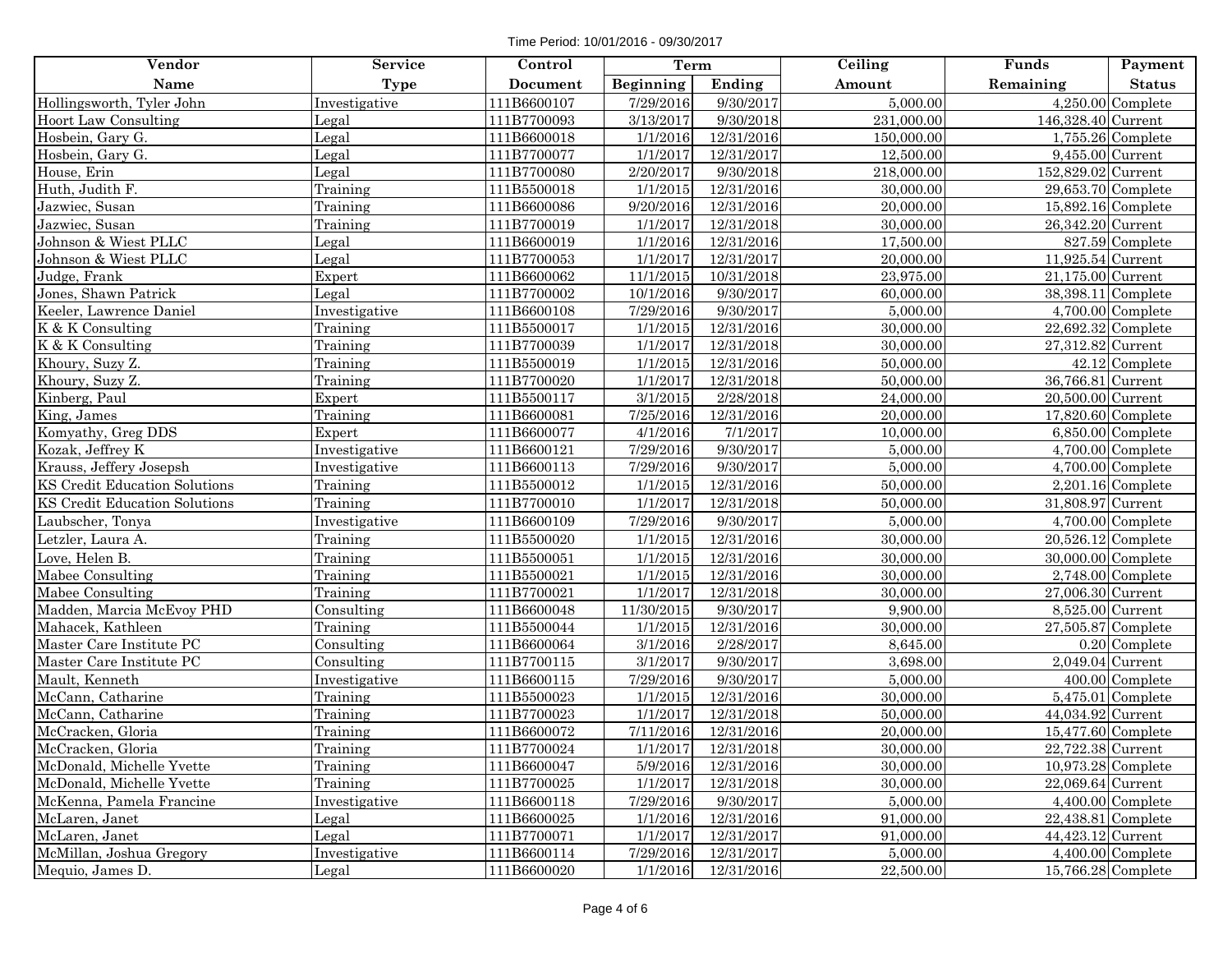Time Period: 10/01/2016 - 09/30/2017

| Vendor                                                      | <b>Service</b> | Control         | Term             |            | Ceiling    | Funds                | Payment              |
|-------------------------------------------------------------|----------------|-----------------|------------------|------------|------------|----------------------|----------------------|
| Name                                                        | <b>Type</b>    | <b>Document</b> | <b>Beginning</b> | Ending     | Amount     | Remaining            | <b>Status</b>        |
| Mequio, James D.                                            | Legal          | 111B7700054     | 1/1/2017         | 12/31/2017 | 17,000.00  | 9,822.95 Current     |                      |
| Michigan State University College of Law Student Work Study |                | 111B7700079     | 10/1/2016        | 9/30/2017  | 30,000.00  | 5,169.27 Current     |                      |
| Millard, Trent Michael                                      | Investigative  | 111B6600097     | 7/29/2016        | 9/30/2017  | 5,000.00   |                      | $4,250.00$ Complete  |
| Miller, Donald C.                                           | Training       | 111B5500024     | 1/1/2015         | 12/31/2016 | 30,000.00  |                      | 13,251.25 Complete   |
| Miller, Donald C.                                           | Training       | 111B7700026     | 1/1/2017         | 12/31/2018 | 30,000.00  | 27,408.99 Current    |                      |
| Miller, Ralph E.                                            | Expert         | 111B4300061     | 1/31/2014        | 12/31/2016 | 19,924.00  |                      | $1,204.00$ Complete  |
| Mourad, Maria                                               | Legal          | 111B7700088     | 3/1/2017         | 12/31/2017 | 60,000.00  | 30,385.06 Current    |                      |
| Nasiriahmadabadi, Mojdeh                                    | Expert         | 111B6600073     | 4/20/2016        | 10/1/2017  | 12,500.00  | 4,645.00 Current     |                      |
| Nelson, Jaime                                               | Legal          | 111B7700089     | 3/1/2017         | 12/31/2017 | 60,000.00  | 30,384.67 Current    |                      |
| Neville, Leo D.                                             | Legal          | 111B6600021     | 1/1/2016         | 12/31/2016 | 5,000.00   |                      | $1,889.28$ Complete  |
| Neville, Leo D.                                             | Legal          | 111B7700055     | 1/1/2017         | 12/31/2017 | 10,000.00  | 7,183.56 Current     |                      |
| Ogle, Amy                                                   | Training       | 111B6600082     | 7/25/2016        | 12/31/2016 | 20,000.00  | 16,572.05 Complete   |                      |
| Ogle, Amy                                                   | Training       | 111B7700027     | 1/1/2017         | 12/31/2018 | 30,000.00  | 25,519.20 Current    |                      |
| Pappin and Associates, PLLC                                 | Legal          | 111B6600080     | 7/1/2016         | 12/31/2016 | 7,985.66   |                      | $2,000.00$ Complete  |
| Pappin and Associates, PLLC                                 | Legal          | 111B7700078     | 1/1/2017         | 12/31/2017 | 10,000.00  | 6,809.50 Current     |                      |
| Parker, Elizabeth Makin                                     | Training       | 111B5500045     | 1/1/2015         | 12/31/2016 | 30,000.00  |                      | $18,660.23$ Complete |
| Parker, Elizabeth Makin                                     | Training       | 111B7700041     | 1/1/2017         | 12/31/2018 | 30,000.00  | 29,064.39 Current    |                      |
| Pedell, Leon MD                                             | Expert         | 111B6600071     | 1/1/2016         | 12/31/2018 | 23,975.00  | 23,075.00 Current    |                      |
| Peters, Susan                                               | Training       | 111B5500025     | 1/1/2015         | 12/31/2016 | 30,000.00  | 16,326.56 Complete   |                      |
| Peters, Susan                                               | Training       | 111B7700028     | 1/1/2017         | 12/31/2018 | 30,000.00  | 25,555.83 Current    |                      |
| Petrovich, John                                             | Expert         | 111B5500137     | 8/1/2015         | 10/1/2016  | 10,000.00  |                      | $8,722.50$ Complete  |
| Petrowski, Dawn Marie                                       | Training       | 111B5500105     | 1/1/2015         | 12/31/2016 | 30,000.00  | 21,506.56 Complete   |                      |
| Petrowski, Dawn Marie                                       | Training       | 111B7700029     | 1/1/2017         | 12/31/2018 | 30,000.00  | 24,705.00 Current    |                      |
| Psychological Systems Inc                                   | Expert         | 111B6600053     | 11/15/2015       | 5/31/2017  | 10,000.00  |                      | $8,725.00$ Complete  |
| Psychological Systems Inc                                   | Expert         | 111B6600060     | 9/1/2015         | 1/31/2017  | 10,000.00  |                      | $8,725.00$ Complete  |
| Psychological Systems Inc                                   | Expert         | 111B6600120     | 6/1/2016         | 12/1/2018  | 10,000.00  | 9,300.00 Current     |                      |
| Ramsey, Kelly                                               | Legal          | 111B6600123     | 4/1/2016         | 9/30/2017  | 50,000.00  | 30,142.60 Complete   |                      |
| Reeves, Mathew J.                                           | Expert         | 111B6600054     | 4/24/2015        | 9/30/2017  | 24,000.00  | 19,650.00 Current    |                      |
| Richardson, Michelle Lee                                    | Legal          | 111B6600127     | 9/1/2016         | 9/30/2018  | 184,044.00 | 89,392.79 Current    |                      |
| Rios, Ana Rivera                                            | Legal          | 111B6600032     | 1/1/2016         | 12/31/2016 | 60,000.00  | 36,760.82 Complete   |                      |
| Rousseau, Charles Robert                                    | Legal          | 111B6600026     | 1/1/2016         | 12/31/2016 | 78,000.00  |                      | $4,719.20$ Complete  |
| Rousseau, Charles Robert                                    | Legal          | 111B7700069     | 1/1/2017         | 12/31/2017 | 78,000.00  | 28,584.65 Current    |                      |
| Rumminger, David E.                                         | Training       | 111B5500026     | 1/1/2015         | 12/31/2016 | 30,000.00  | 23,266.33 Complete   |                      |
| Rumminger, David E.                                         | Training       | 111B7700030     | 1/1/2017         | 12/31/2018 | 30,000.00  | 26,146.60 Current    |                      |
| Runco, William                                              | Legal          | 111B7700005/85  | 10/1/2016        | 9/30/2017  | 50,000.00  |                      | $0.00$ Current       |
| Rundles, Janice                                             | Legal          | 111B6600031     | 1/1/2016         | 12/31/2016 | 86,000.00  |                      | $5,959.04$ Complete  |
| Rundles, Janice                                             | Legal          | 111B7700062     | 1/1/2017         | 12/31/2017 | 86,000.00  | 39,846.20 Current    |                      |
| Rutledge, Joshua                                            | Investigative  | 111B6600098     | 7/29/2016        | 9/30/2017  | 5,000.00   |                      | $4,550.00$ Complete  |
| Sacco, Robert                                               | Training       | 111B5500027     | 1/1/2015         | 12/31/2016 | 50,000.00  | $10,106.11$ Complete |                      |
| Sacco, Robert                                               | Training       | 111B7700031     | 1/1/2017         | 12/31/2018 | 50,000.00  | 34,936.41 Current    |                      |
| Sauter, Drew Kenneth                                        | Legal          | 111B6600055     | 4/4/2016         | 12/31/2016 | 55,000.00  | $17,663.99$ Complete |                      |
| Sauter, Drew Kenneth                                        | Legal          | 111B7700072     | 1/1/2017         | 12/31/2017 | 60,000.00  | 20,337.04 Current    |                      |
| Schimpf, Thomas                                             | Legal          | 111B6600006     | 10/19/2015       | 9/30/2018  | 55,000.00  | 22,900.00 Current    |                      |
| Schulz, Devon                                               | Legal          | 111B7700090     | 3/1/2017         | 12/31/2017 | 60,000.00  | 29,326.99 Current    |                      |
| Schultz, Johnathan L.                                       | Expert         | 111B6600092     | 6/15/2015        | 10/1/2016  | 10.000.00  |                      | 8,830.00 Complete    |